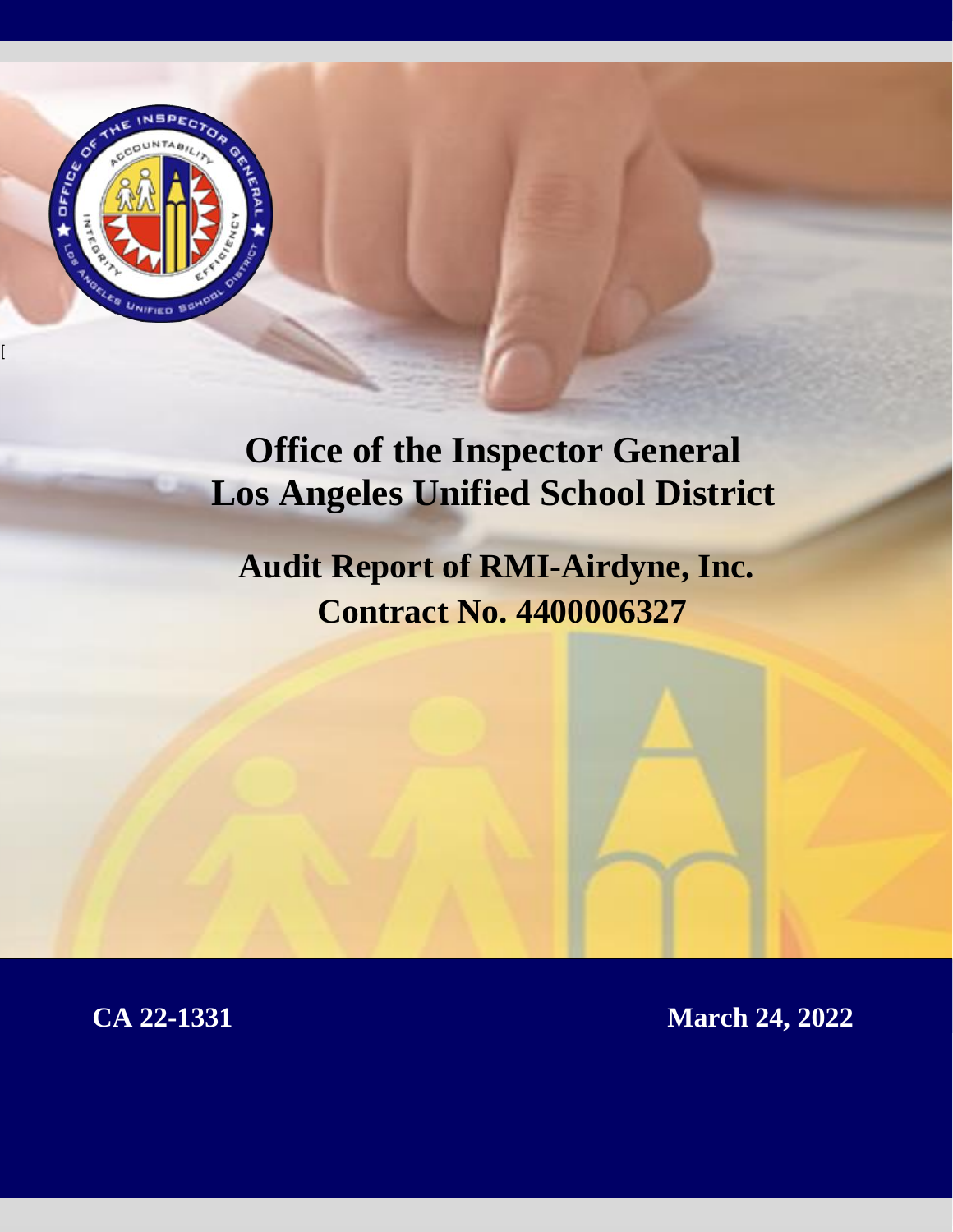# **Los Angeles Unified School District Office of the Inspector General**



**Kelly Gonez, President Mónica García Jackie Goldberg Dr. George J. McKenna III Nick Melvoin Tanya Ortiz Franklin Scott M. Schmerelson** *Members of the Board*

**Alberto M. Carvalho** *Superintendent*

**Salvatore Randazzo** *Interim Inspector General*

March 24, 2022

Ms. Judith Reece, Chief Procurement Officer Procurement Services Division Los Angeles Unified School District 333 S. Beaudry Avenue, 28th Floor, Los Angeles, CA 90017

RE: RMI-Airdyne, Inc. - Contract No. 4400006327

Dear Ms. Reece,

This is the final report on our audit of Contract No. 4400006327 awarded to RMI-Airdyne, Inc. to provide walkin refrigerators and freezers.

Please contact our office if you have any questions.

Sincerely,

\_\_\_\_\_\_\_\_\_\_\_\_\_\_\_\_\_\_\_\_\_\_\_\_\_\_\_\_\_\_ \_\_\_\_\_\_\_\_\_\_\_\_\_\_\_\_\_\_\_\_\_\_\_\_\_\_\_\_\_\_\_\_\_\_\_\_ *Austin E. Onwualu* **Salvatore Randazzo**

Austin Onwualu, CPA, CIG Salvatore Randazzo Deputy Inspector General, Audits **Interim Inspector General** 

Attachment

c: Richard Lui Cheri Thomas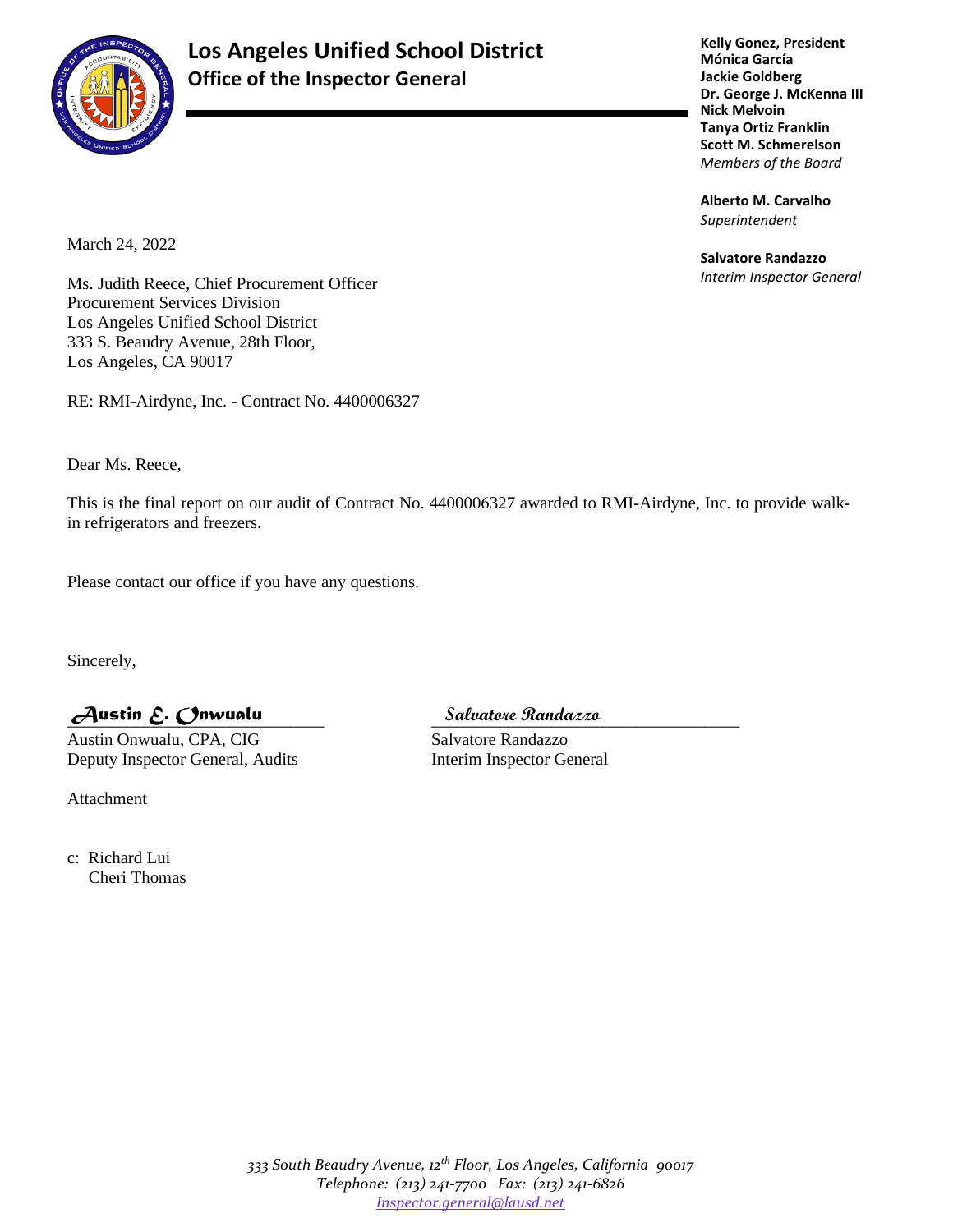# **TABLE OF CONTENTS**

|                                                                   | $\mathbf{1}$   |
|-------------------------------------------------------------------|----------------|
|                                                                   | $\mathbf{1}$   |
|                                                                   | $\overline{2}$ |
|                                                                   | $\overline{4}$ |
|                                                                   | 5              |
|                                                                   | 6              |
| Appendix A – Questioned Amount due to Incorrect Unit Price Billed | $\overline{7}$ |
| Appendix B – PSD's Response to Draft Audit Report                 | 8              |
| Appendix C – RMI-Airdyne's Email Response to Draft Audit Report   | 9              |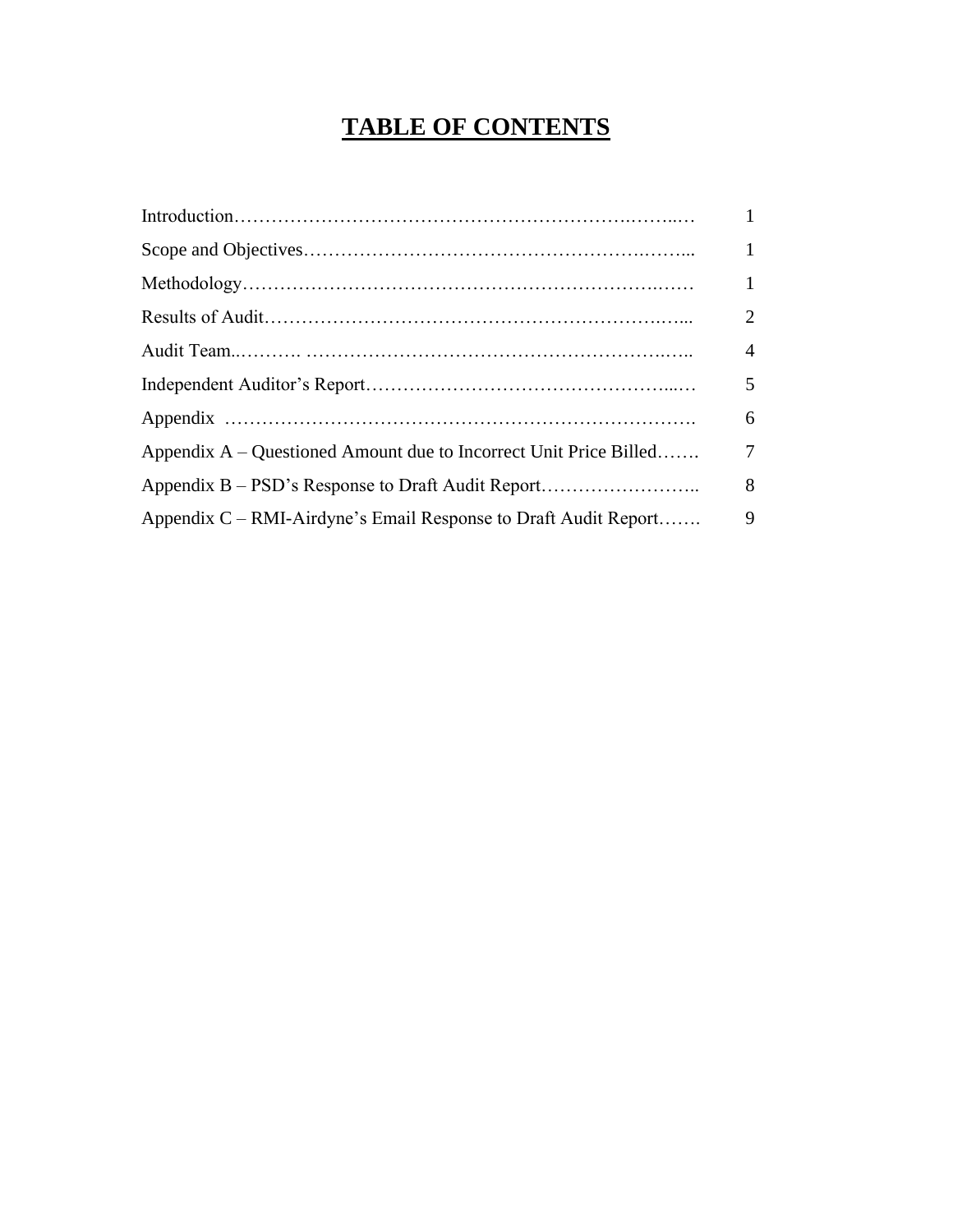

### **Introduction**

The Office of the Inspector General (OIG) audited Contract Number 4400006327 (Contract) awarded by the Los Angeles Unified School District (District) to RMI-Airdyne, Inc. (RMI-Airdyne). The contract was for RMI-Airdyne to provide walk-in refrigerators and freezers to various schools.

The contract term was initially from May 1, 2018 through April 30, 2021 and was extended to April 30, 2022. RMI-Airdyne has billed the District a total of \$1,192,267 for walk-in refrigerators and freezers purchased by the District for 41 schools during the period from the inception of the contract through August 31, 2021.

### **Scope and Objectives**

The objectives of this audit were to determine whether: (i) the billed amounts were allowable and adequately supported in accordance with the terms and conditons of the Contract; (ii) RMI-Airdyne paid one percent (1%) volume rebate on the total pre-tax sales price of all purchases as required by the Contract, and (iii) the District took the cash discount offered by RMI-Airdyne when applicable.

### **Methodology**

To accomplish our examination objectives, we performed the following procedures:

- Interviewed District staff and obtained an understanding of the contract terms, scope of work, District's internal controls and processes
- Inquired of RMI-Airdyne's management about their internal controls and business operations
- Visited a sample of schools, measured the dimensions of the installed walk-in refrigerators and freezers
- Compared the measured dimensions with the dimensions shown on final approved drawings
- Calculated the billable size based on dimensions from site visits and final approved drawings and compared these with the actual bill size
- Validated the billed unit prices against the contract authorized unit prices and calculated the overbilled amount due to incorrect unit prices billed
- Verified the mathematical accuracy of the invoice amounts
- Reviewed the taxes collected to determine if they were allowable
- Reviewed RMI-Airdyne's proof of delivery and/or District's receiving documents for the billed items
- Calculated the volume rebate payable to the District according to contract terms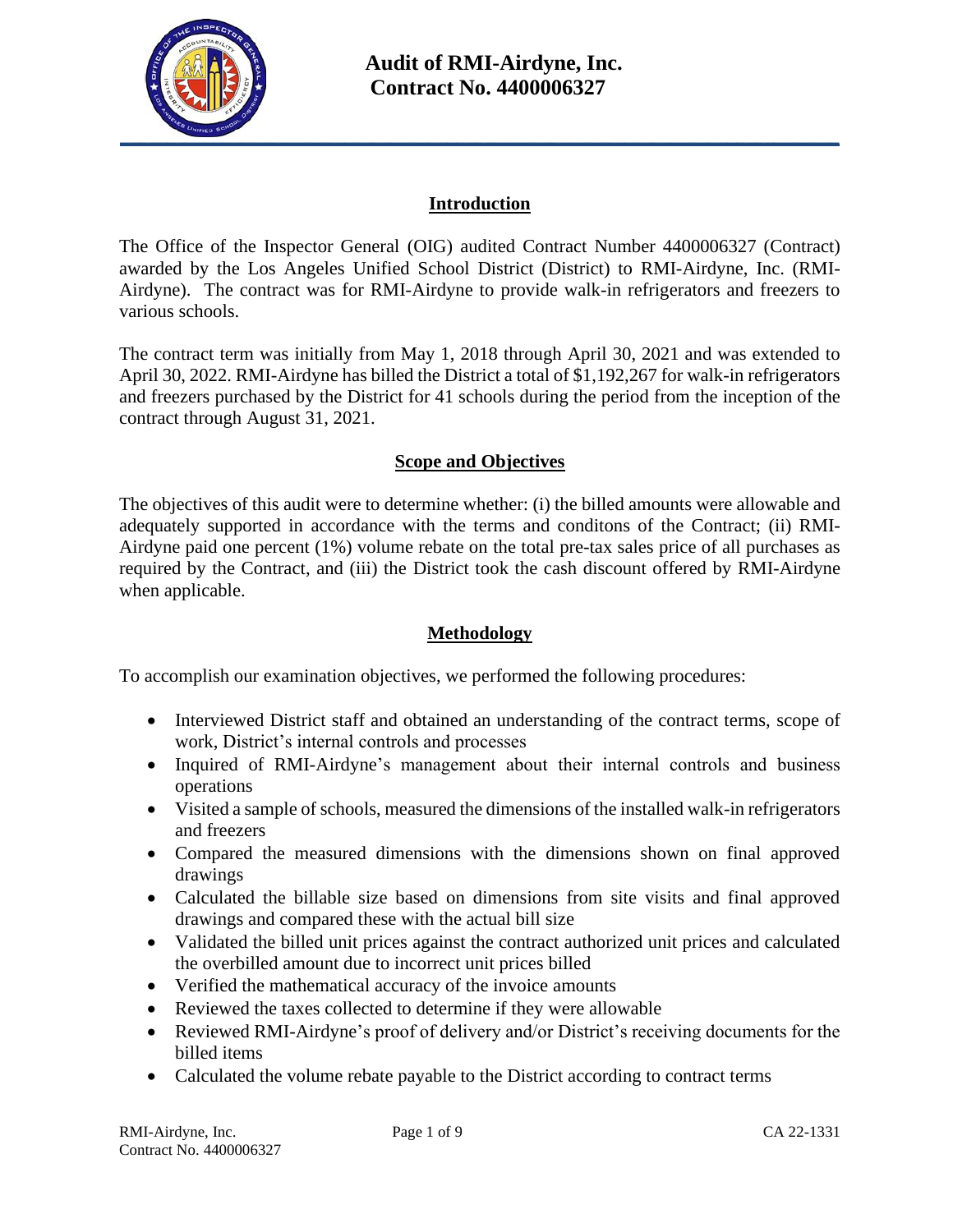

- Compared the paid volume rebate with the audit calculated volume rebate due and determined the underpaid volume rebate amount
- Calculated the interest for the late payment of the volume rebate
- Selected all invoices that the payments were made within 45 days of the invoice dates, but no cash discounts were deducted, and calculated the eligible cash discount amount not taken by the District

### **Results of Audit**

### **1. Determination of whether the billed amounts were allowable and adequately supported in accordance with the terms and conditions of the Contract.**

The Contract's scope of work was to provide walk-in refrigerators and freezers to various District schools. Section III, Rate Schedule, of the Contract specified different unit prices for various walk-in refrigerators and freezers based on the type and the location. For any refrigerator or freezer unit, there was a fixed unit price for the unit with interior floor up to 50 square feet (sf) and a per square footage unit price for any additional area if the unit's interior floor area was larger than 50 sf.

To determine if the billed amounts were allowable and adequately supported, we visited 15 schools, measured the walk-in refrigerators and freezers in those 15 schools, compared the measured dimensions with the dimensions on the final approved drawings, calculated the actual size of the refrigerators and freezers and compared the actual sizes with the billed sizes. We found that the actual dimension of the walk-in refrigerators and freezers in these 15 schools were consistent with the dimensions on the final approved drawing. We then reviewed the final approved drawings for the walk-in refrigerators and freezers in the other 26 schools, calculated the billable areas based on the dimensions on the drawing, and compared those with the actual billed areas. Based on our site visits and review of final drawing, we found the billed areas were consistent with the actual areas.

We also reviewed all the invoices for the billed unit prices and found the exceptions below:

- For San Fernando HS, the interior cooler was billed at the price of the exterior cooler.
- For Cabrillo ES and West Vernon ES, the unit prices billed for extra tariff on additional area and exterior wainscot were \$23.71 and \$15, higher than the contract authorized unit prices of \$3.76 and \$7.79.

The total overbilled amount due to incorrect unit prices was \$1,251 after applicable tax and cash discount were taken. (See Appendix A for details)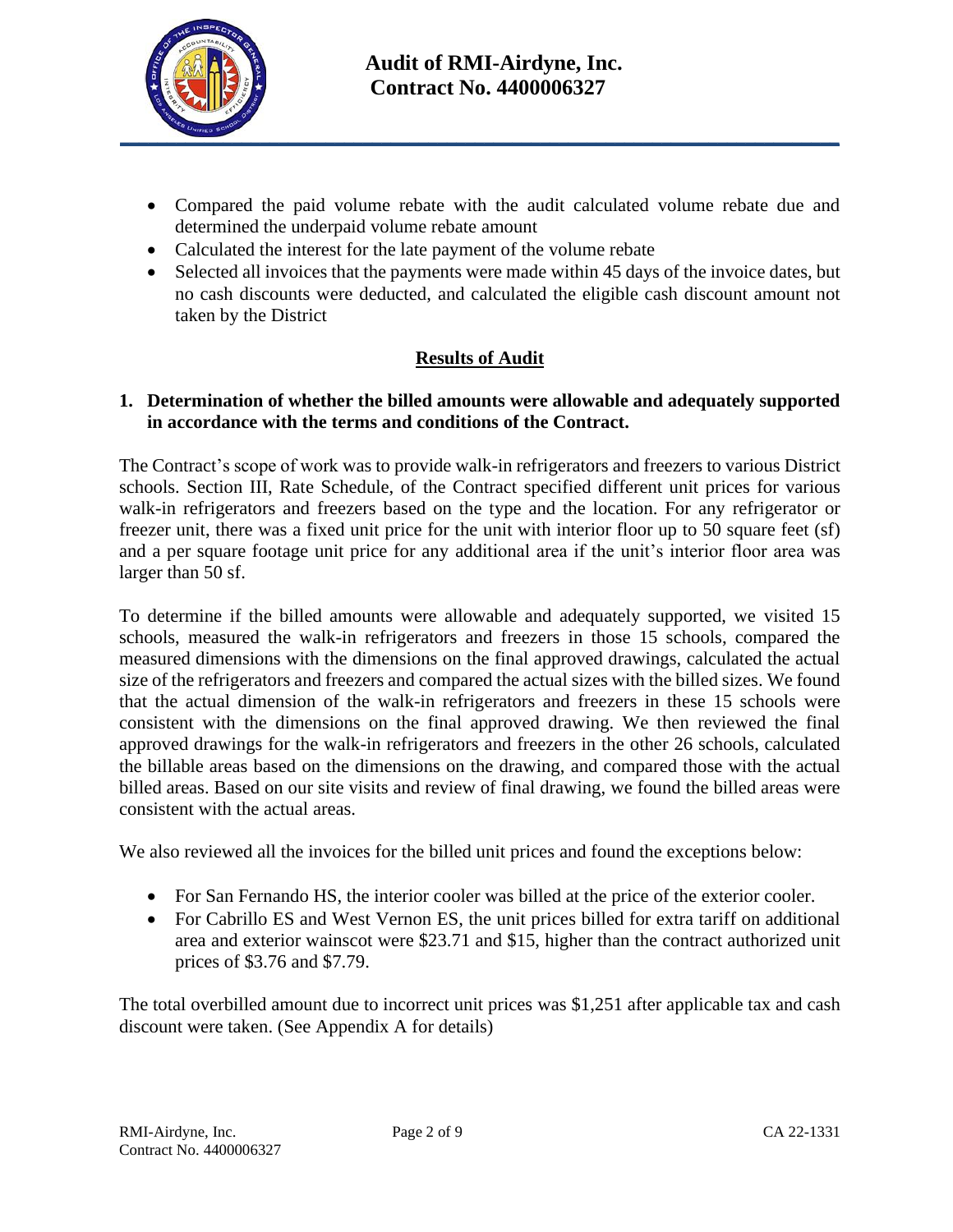

### **Recommendation**

We recommend that the District seek a refund of \$1,251 for the overbilled amounts.

### **PSD's Response**

PSD stated that it appeared that the overbilled amount of \$26,121 (in the Draft report) was overstated since the contract pricing for a refrigerator/freezer combo was based on a total 50 sf for the entire unit and not 50 sf each for the refrigerator and freezer. PSD will request the vendor to reimburse the District the adjusted overbilled amount.

### **RMI-Airdyne's Response**

RMI-Airdyne did not respond to the findings directly but explained the business operation process and stated that the purchase order is issued based on original dimensions provided from Owner's Authorized Representative at the District. RMI-Airdyne stated that they were told to bill based on original bid.

### **OIG's Response**

In the draft report, OIG questioned \$26,121 for overbilled additional area based on the understanding that the contract required minimum size for a referigerator/freezer combo is 100 sf. PSD stated that the contract required size was 50 sf for the entire combo unit and is not 50 sf each for the refrigerator and freezer. We revisited the contract clause, met with PSD and M&O staff, obtained clarification and confirmation from M&O staff who was involved in the procurement of this contract and determined that the contract required minimum size was 50 sf for a refrigerator/freezer combo. We then re-examined the billable area for refrigertor/freezer combos, compared them with the billed area and found that the billed areas were consistent with the actual area. We revised the preliminary finding of \$26,121 for overbilling of additional area and questioned the overbilling of \$1,251 due to the use of incorrect unit prices.

### **2. Determination of whether RMI-Airdyne paid one percent (1%) volume rebate on the total sales price of all purchases as required by the Contract.**

Section II.A.6 of the Contract specifies that RMI-Airdyne shall pay the District a one percent (1%) volume rebate on the total sales price, excluding taxes, of all purchases shipped and billed pursuant to the Contract. This volume rebate shall be due and payable to the District within thirty (30) days of the end of each calendar quarter for products provided and billed during such calendar quarter. The Contract further required that all rebate dollar amounts not paid within thirty (30) days of the end of the previous calendar quarter shall bear interest at the rate of one and one-half percent (1.5%) per month until paid in full.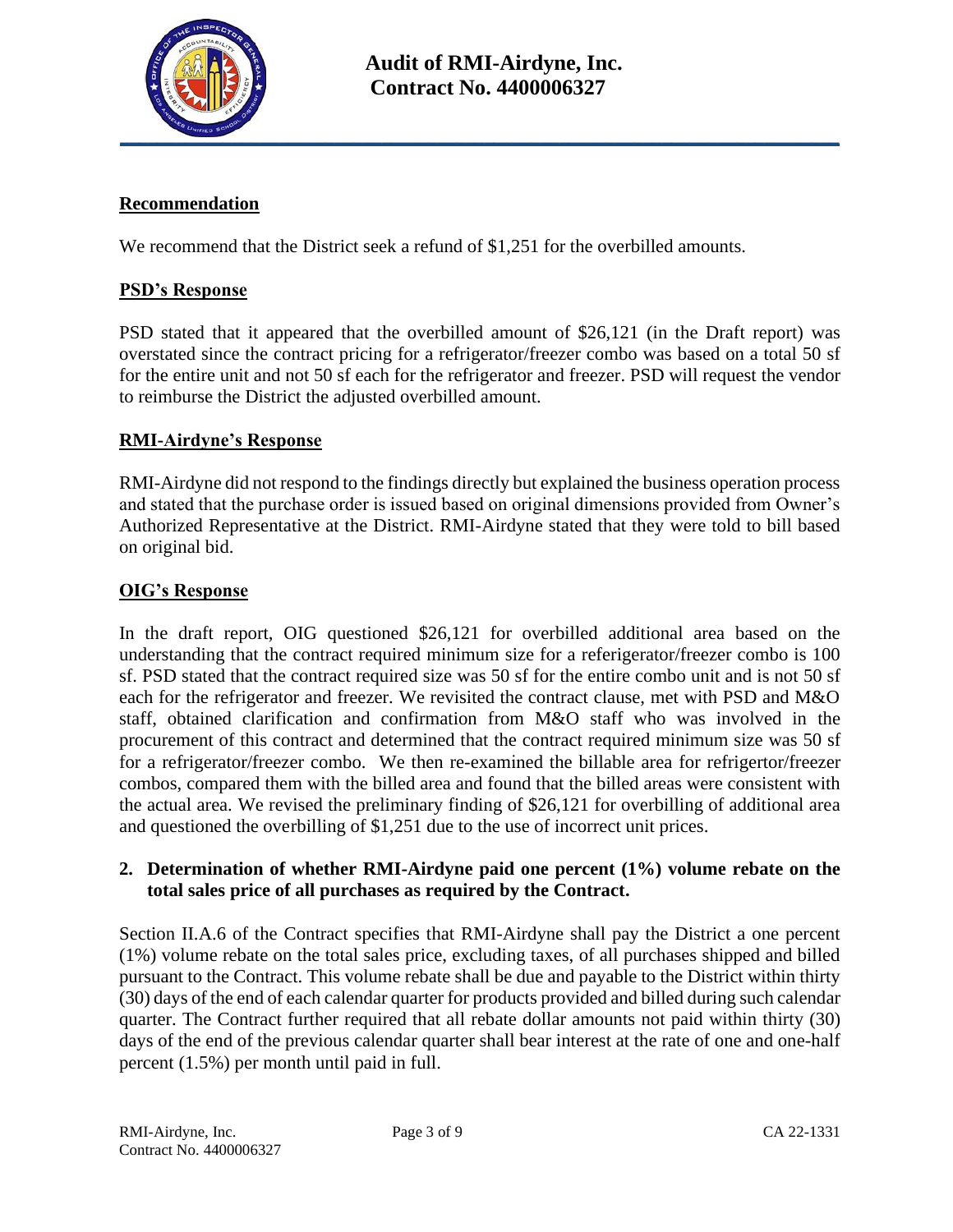

During the audit, we found that RMI-Airdyne had not paid the District any volume rebate. Our audit found that the volume rebate on the total pre-tax sales price of all purchases shipped and billed pursuant to the Contract was \$10,902 and the interest for the volume rebate not paid on time as of October 2021 was \$4,373. Therefore, the total underpaid volume rebate and interest was \$15,275.

### **Recommendation**

We recommend that the District seek payment of \$15,275 from RMI-Airdyne for the underpaid volume rebate and interest accumulated for the volume rebate not paid as of October 2021.

### **PSD's Response**

PSD will request vendor to reimburse the District a total amount of \$14,938.

### **RMI-Airdyne's Response**

RMI-Airdyne did not respond to this finding.

#### **OIG's Response**

In the draft report, OIG determined that the underpaid volume rebate and associated interest to be \$14,938 and PSD responded that they would request the vendor to reimburse the questioned amount. However, since the questioned overbilling of \$26,121 was revised in this final report, the total amount that was subject to volume rebate increased by \$26,121. Therefore, the underpaid volume rebate and associated interest increased to \$15,275.

### **3. Determination of whether the District took the cash discount offered by RMI-Airdyne when applicable.**

RMI-Airdyne offered a cash discount of 2% for payments made within 45 days on its bid to the District. Our review of the payment record found that the District had taken the cash discount when applicable.

### **Audit Team**

This audit was performed by the following auditors:

Rey Bejerano, Audit Manager Shelly Guo, Principal Auditor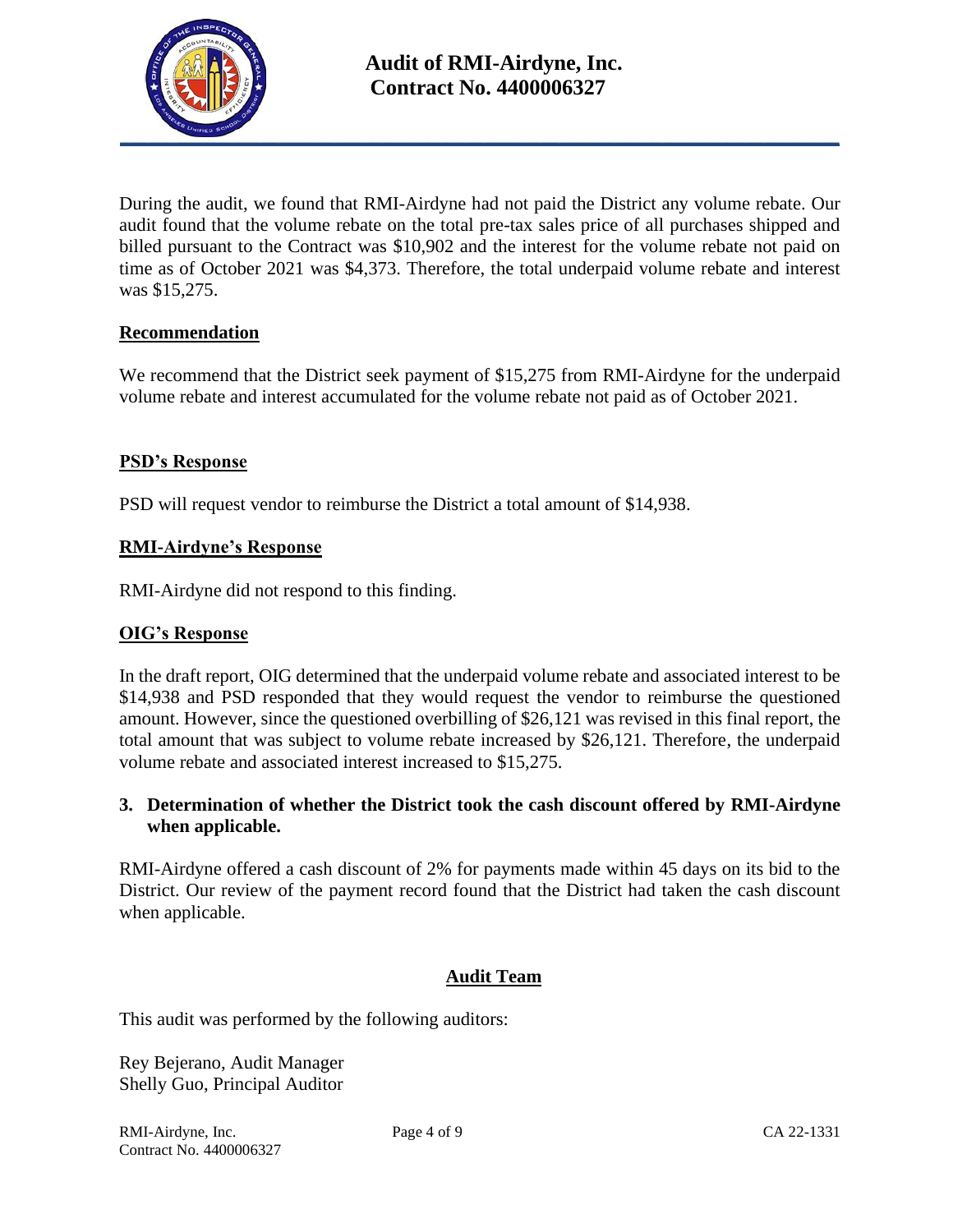

### **Audit of RMI-Airdyne, Inc. Contract No. 4400006327**

### **Independent Auditor's Report**

We have examined the amount billed by RMI-Airdyne, Inc. (RMI-Airdyne) under Contract Number 4400006327 (Contract) for the period from May 1, 2018 through August 31, 2021, RMI-Airdyne's compliance with volume rebate payments and District's deduction of cash discounts when applicable. RMI-Airdyne's management is responsible for the amounts billed and for complying with volume rebate payment requirements. Our responsibility is to express an opinion based on our examination.

Our examination was conducted in accordance with the standards applicable to attestation engagements contained in *Government Auditing Standards* issued by the Comptroller General of the United States, and accordingly, included examining, on a test basis, evidence supporting RMI-Airdyne's compliance with the contract requirements and performing such other procedures as we considered necessary in the circumstances. We believe that our examination provides a reasonable basis for our opinion. Our examination does not provide a legal determination on RMI-Airdyne's compliance with the specified requirements.

RMI-Airdyne did not provide written representations pertaining to this examination.

In our opinion, except for the effects of such sadjustments, if any, as might have been determined to be necessary had we been able to obtain RMI-Airdyne's written representations, the amounts billed were allowable and adequately supported in accordance with the terms of the Contract in all material respects.

However, our examination found that RMI-Airdyne overcharged the District by \$1,251 for billed incorrect unit prices. We also found that RMI-Airdyne underpaid volume rebate and the interest for the late payment in the amount of \$15,275. The findings totaling \$16,526 are described in the Results of Audit section of this report.

*Austin E. Onwualu*

Austin Onwualu, CPA, CIG Deputy Inspector General, Audits

November 18, 2021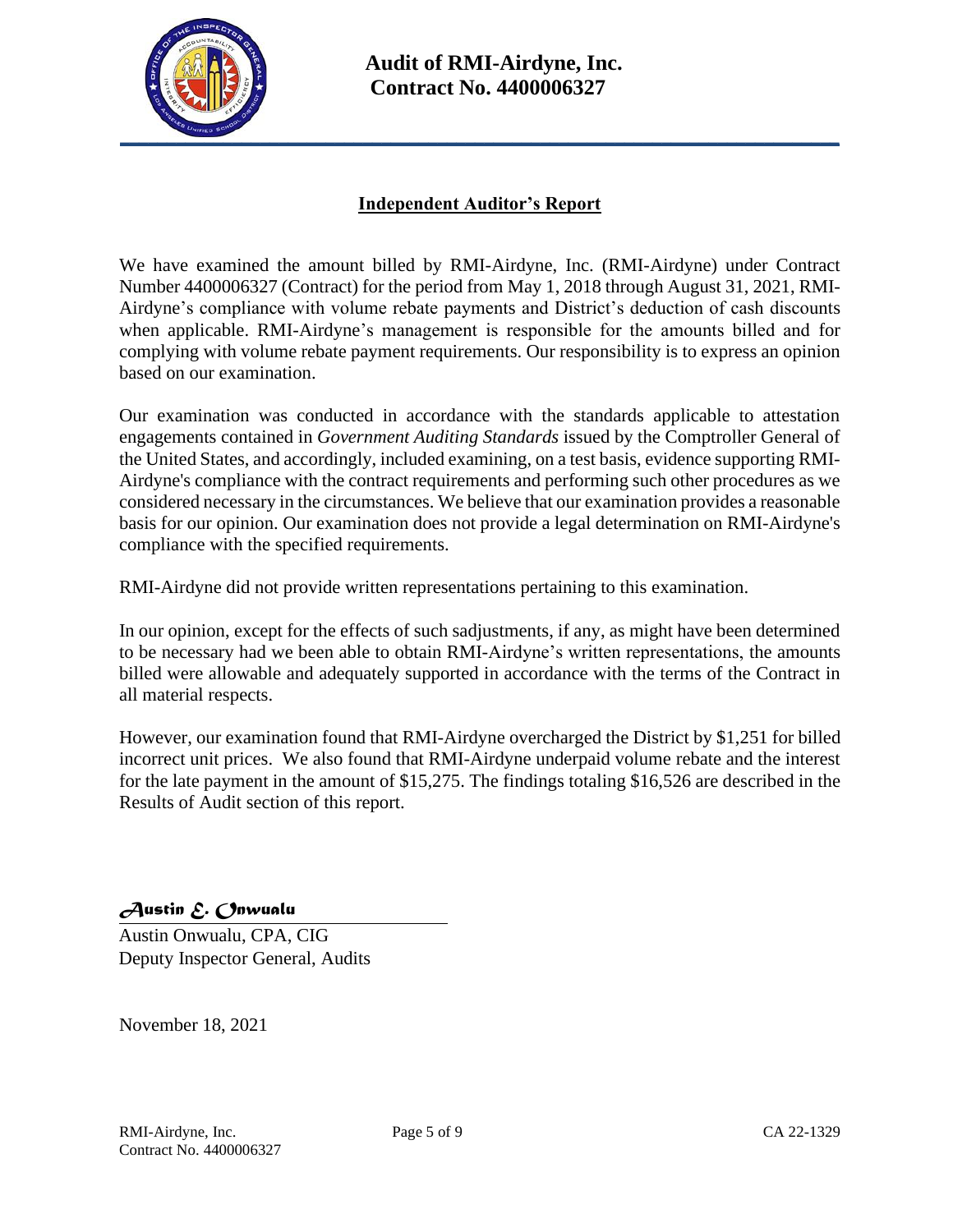

APPENDIX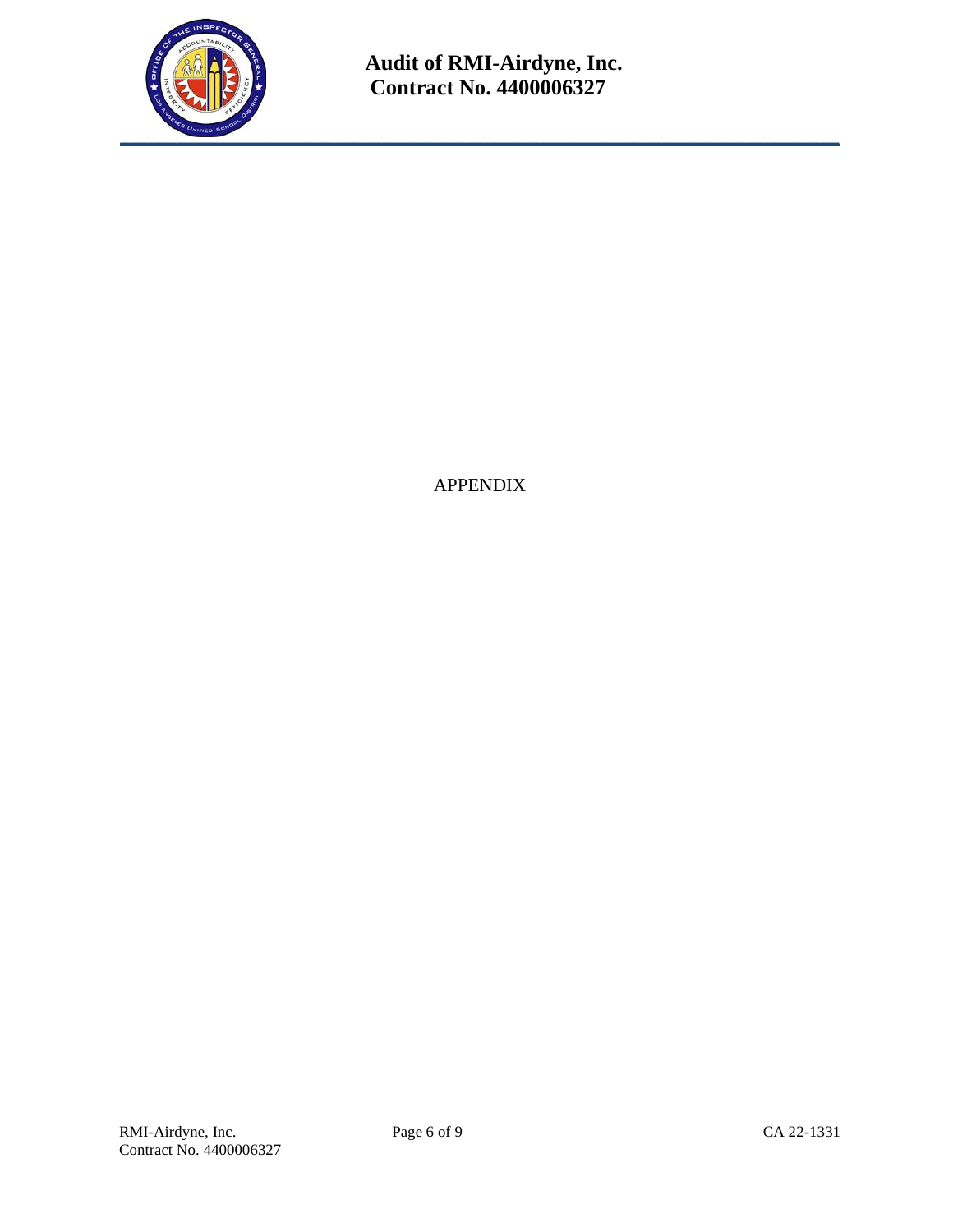

### **Appendix A**

### **Questioned Amount due to Incorrect Unit Price Billed**

| No.                            | <b>School</b><br><b>Name</b> | <b>Item</b><br><b>Description</b>                                                           | Quantity<br><b>Billed</b> | <b>Unit Price</b><br><b>Billed</b> | <b>Unit Price</b><br>per Audit | Overbilled<br>Amount -<br><b>Pretax</b> | <b>Overbilled</b><br>Amount -<br><b>Aftertax</b> | Cash<br><b>Discount</b><br><b>Taken</b> | <b>Total</b><br><b>Overbilled</b><br><b>Amount</b> | <b>Note</b> |
|--------------------------------|------------------------------|---------------------------------------------------------------------------------------------|---------------------------|------------------------------------|--------------------------------|-----------------------------------------|--------------------------------------------------|-----------------------------------------|----------------------------------------------------|-------------|
| 9                              | Cabrillo ES                  | 25% tariff on<br>steel per<br>additional sq<br>foot of walk-<br>in cooler or<br>freezer box | 15.00                     | \$23.71                            | \$3.76                         | \$299.25                                | \$299.25                                         | \$5.99                                  | \$293.27                                           | 1           |
| 30                             | San<br>Fernando<br>$\rm HS$  | Refrigerator,<br>Indoor, 50<br>Sq. Ft.<br>interior floor<br>area                            | 1.00                      | \$13,175.00                        | \$12,810.00                    | \$365.00                                | \$399.68                                         | \$7.99                                  | \$391.68                                           |             |
| 40                             | West<br>Vernon ES            | 25% tariff on<br>steel per<br>additional sq<br>foot of walk-<br>in cooler or<br>freezer box | 25.00                     | \$23.71                            | \$3.76                         | \$498.75                                | \$498.75                                         | \$9.98                                  | \$488.78                                           |             |
| 40                             | West<br>Vernon ES            | 25% tariff on<br>steel per<br>linear foot of<br>exterior<br>wainscot                        | 11.00                     | \$15.00                            | \$7.79                         | \$79.31                                 | \$79.31                                          | \$1.59                                  | \$77.72                                            | 1           |
| <b>Total Overbilled Amount</b> |                              |                                                                                             |                           |                                    |                                |                                         |                                                  |                                         | \$1,251                                            |             |

Note 1: Sales tax is not applicable for this item.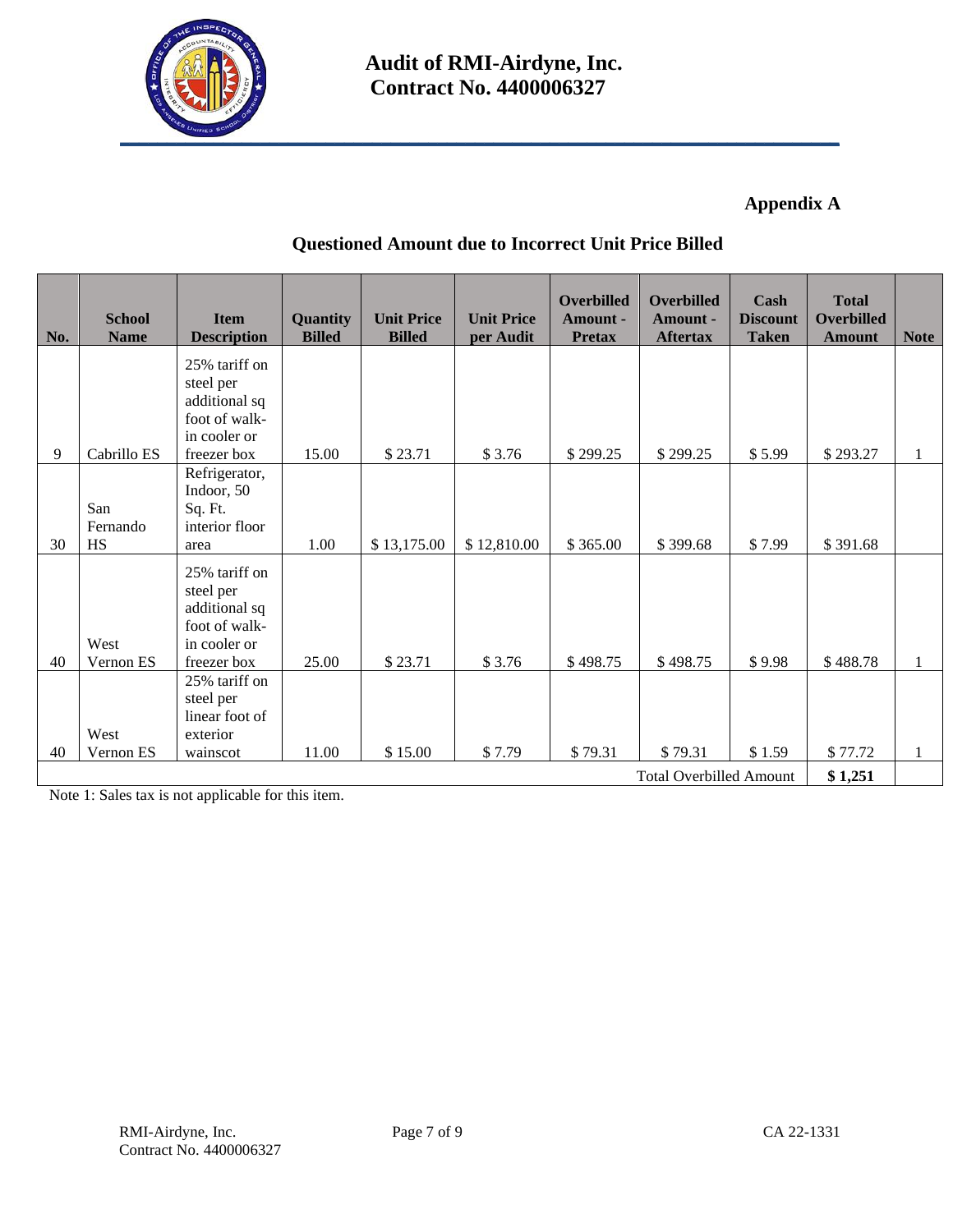

#### **Appendix B**

#### **INTER-OFFICE CORRESPONDENCE Los Angeles Unified School District**

TO: Austin Onwualu, Deputy Inspector General Date: January 25, 2022 Office of the Inspector General

**FROM:** Judith Reece, Chief Procurement Officer r<br>Judithique **Procurement Services Division** 

#### RESPONSE TO DRAFT AUDIT REPORT OF RMI-AIRDYNE, INC. -**SUBJECT: CONTRACT NO. 4400006327)**

Procurement Services Division (PSD) is in receipt of the above-referenced draft incurred cost audit report dated December 13, 2021. Below is an outline of our responses to the audit findings and recommendations.

Recommendation #1: We recommend that the District seek a refund of \$27,372 for the overbilled amounts.

Response: It appears the overbilled amount of \$26,121 is overstated since the contract pricing for a refrigerator combo is based on a total 50 square foot for the entire unit and not 50 square feet each for the refrigerator and freezer. Procurement Services Division will request vendor to reimburse the District the adjusted overbilled amount.

Recommendation #2: We recommend that the District seek a payment of \$14,938 from RMI-Airdyne for the underpaid volume rebate and interest not paid as of October 2021.

Response: Procurement Services Division will request vendor to reimburse the District a total amount of \$14,938.

If you have any questions, please do not hesitate to contact me at judith.reece@lausd.net

JR:rl

c: Robert Laughton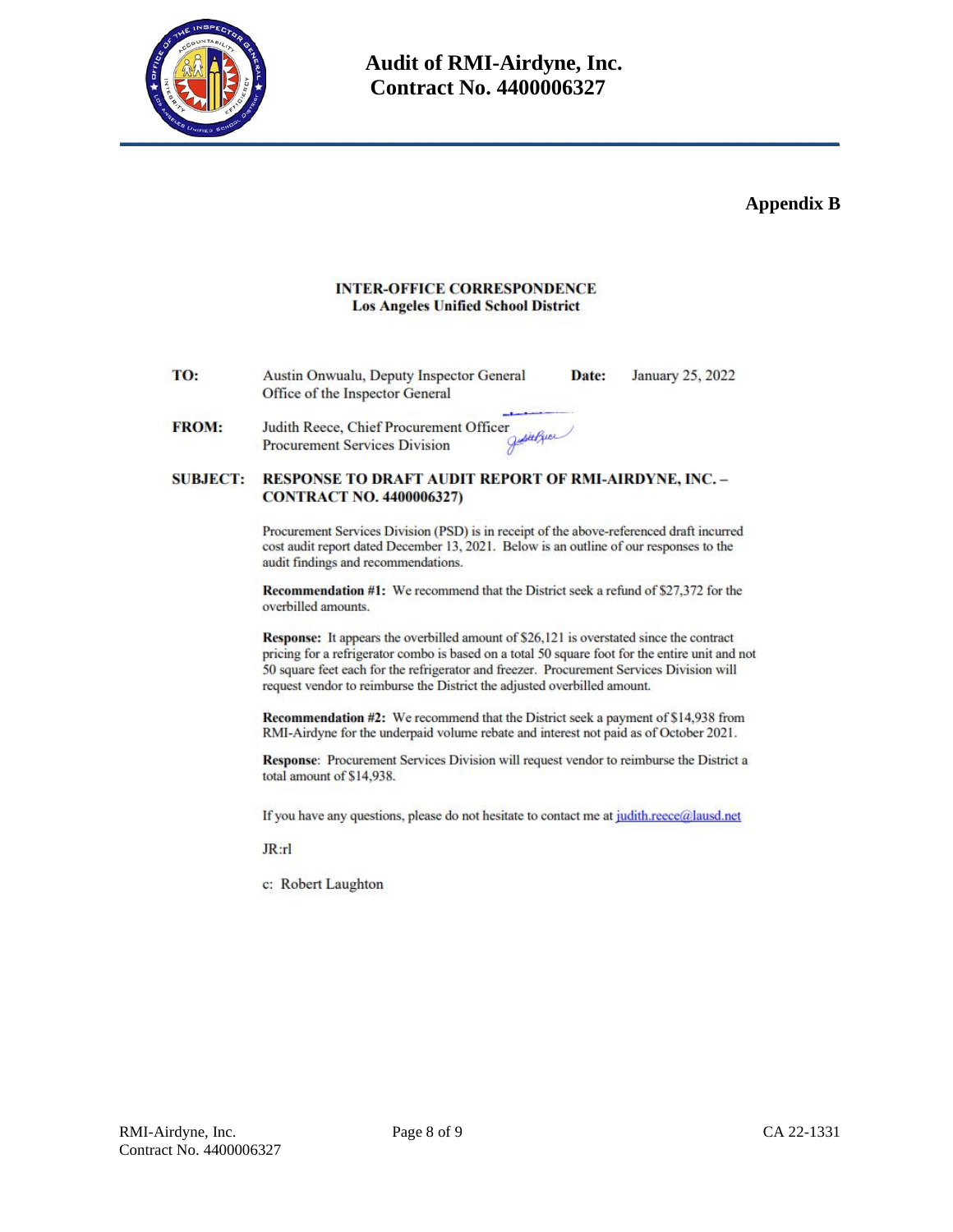

### **Audit of RMI-Airdyne, Inc. Contract No. 4400006327**

### **Appendix C**

From: **Tony Bedi Padi, Ambition** To: Bejerano, Rey; Guo, Haiying Сc RE: Draft Audit Report of RMI-Airdyne, Inc., Contract No. 4400006327. Subject: Date: Thursday, January 13, 2022 8:56:58 AM **Attachments:** image001.png

#### **CAUTION: EXTERNAL EMAIL**

#### Good Morning Ambition,

The procedure is we get the dimensions from OAR, we bid the job based on the information provided to Airdyne. After we receive the order we demo the existing walk in cooler or freezer if we are hired to install the equipment. After existing equipment is removed we measure the area, we meet with OAR to verify existing building condition, we create a drawing based on what OAR decides on new box, sometimes the new box is bigger in size then originally quoted, other times it may be few inches smaller, we create the drawing based on actual conditions on the job site, once the drawing is signed off we build the box, if we are hired to install the box we will install the box based on signed drawings.

The purchase order is issued based on original dimensions provided to us from OAR at LAUSD. We are told to bill based on original bid.

### Regards, **Tony Bedi** *RMI'A AIRDYNE* ClarkDoor Comproud **Refrigerator Manufacturers, LLC Airdyne Refrigeration** 17018 Edwards Rd. Cerritos, CA 90703 Phone: (562) 645-4668 (562) 926-2007 Fax: www.RMI-Airdyne.com